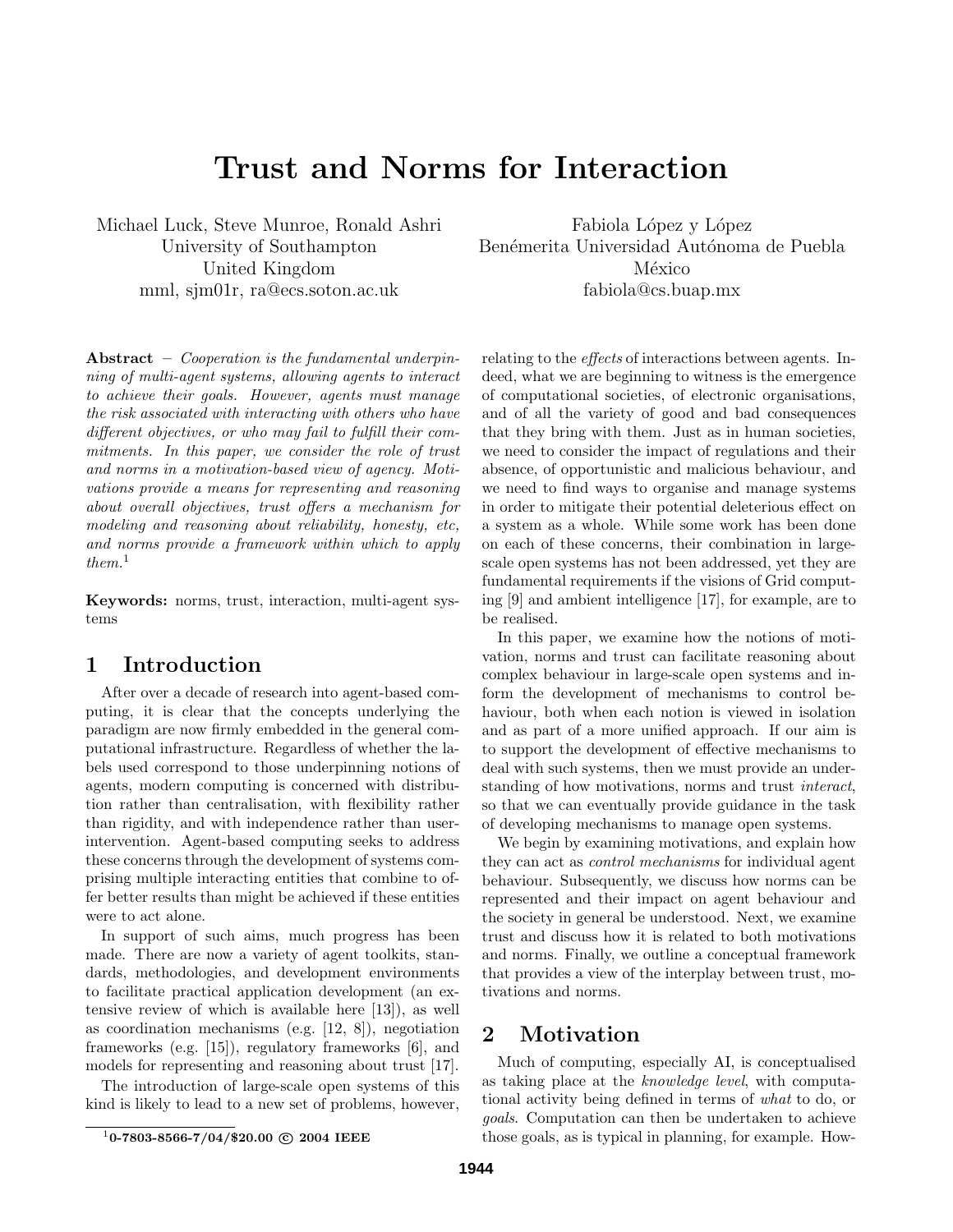ever, the reasons for the goals arising are typically not considered, yet they may have important and substantial influence over their manner of achievement. If goals determine what to do, these reasons, or *motivations*, determine why and consequently how.

The best illustration of the role of motivation in computing is perhaps in relation to autonomous agents which, in essence, possess goals that are *generated* within, rather than *adopted* from, other agents [14]. These goals are generated from motivations, which are higher-level non-derivative components that characterise the nature of the agent. Motivations can be considered to be the desires or preferences that affect the outcome of a given reasoning or behavioural task. For example, greed is not a goal in the classical artificial intelligence sense since it does not specify a state of affairs to be achieved, nor is it describable in terms of the environment. However, it may give rise to the generation of a goal to rob a bank. The motivation of greed and the goal of robbing a bank are clearly distinct, with the former providing a reason to do the latter, and the latter specifying how to achieve the former.

Goals specify what must be achieved without specifying how, and in that sense, enable individual agents to choose the best means available to them in deciding how to achieve them. Although this gives a large degree of freedom in the dynamic construction of multi-agent systems, virtual organisations, etc., it provides little by way of direction, guidance, or meta-level control that may be valuable in determining how best to achieve overarching aims. Motivations address this both by providing the reasons for the goal, and by offering constraints on how the goal might best be achieved when faced with alternative courses of action.

Motivated agents are guided in their choice of activities by examining how different activities affect their motivations. Those activities that best serve the agent's motivational interests are those that are pursued. This approach is similar to the more traditional approach that uses the notion of utility to guide agent activity. Utility-based agents act under the principle of utilitymaximisation, in which activities with higher utility are chosen over those with lower utility. In this way motivation and utility perform the same function for agents — they both guide the agent's choice of activities but, whereas utility is an economic abstraction of value or benefit that is overlaid on an agent's choices by the agent designer, motivation is an internally derived measure of value determined both by a set of internal state variables (such as hunger or thirst, for example) and the external environment. For example, in the presence of food, an agent may or may not choose to eat depending on the state of its internal environment (specifically its hunger motivation). In this sense, motivation grounds the generation of measures of value such as utility in the agent's internal state, and thus is in a sense prior to and generative of such notions. This enables an agent to calculate the utility of a given course of action on-the-fly, based on its effects on the agent's current motivational state.

Motivation thus potentially offers a substantially higher level of control than is available at present, and which will become increasingly important for agents that need to function in an autonomous yet persistent manner while responding to changing circumstances. Agent technology is a powerful computational tool but, without the constraints that might be provided by motivations, agents may lack the required behavioural control. A motivational approach may also permit agents to better understand and reason about another agent's choices and behaviour, particularly in application to interactions in large-scale open systems where fine-grained control cannot be exerted, even if desired.

The scope here is great, with motivations providing a means by which the reasons underlying such interactions can contribute to, and constrain, the ongoing formation, operation and dissolution of multi-agent systems and virtual organisations, for example. Indeed, the interplay between an agent's motivations and the rules and regulations, or norms, of the group to which the agent belongs may have many implications on both the effectiveness of the individual agent and the group.

## 3 Norms

It has been argued by many [2, 3, 4] that agents interacting in a common society need to be constrained in order to avoid and solve conflicts, make agreements, reduce complexity, and in general to achieve a desirable social order. This is the role of norms, which represent what *ought* to be done by a set of agents, and whose fulfillment can be generally seen as a public good when their benefits can be enjoyed by the overall society, organisation or group [1]. Research on norms and agents has ranged from fundamental work on the importance of norms in agent behaviour [4, 21] to proposing internal representations of norms [3, 22], considering their emergence in groups of agents [23], and proposing logics for their formalisation [19, 24]. Despite such efforts to understand how and why norms can be incorporated into agents and multi-agent systems, there is still much work to do.

The easiest way to represent and reason about norms is by seeing them as built-in constraints where all the restrictions and obligations of agents are obeyed absolutely without deliberation. In this view, the effort is left to the system designer to ensure that all agents respond in the required way and, consequently, that the overall system behaves coherently. However, this may result in inflexible systems that must be changed off-line when either the agents or the environment change. By contrast, if a dynamic view of norms is taken, the flexibility of the overall system can be assured [26]. Towards this end,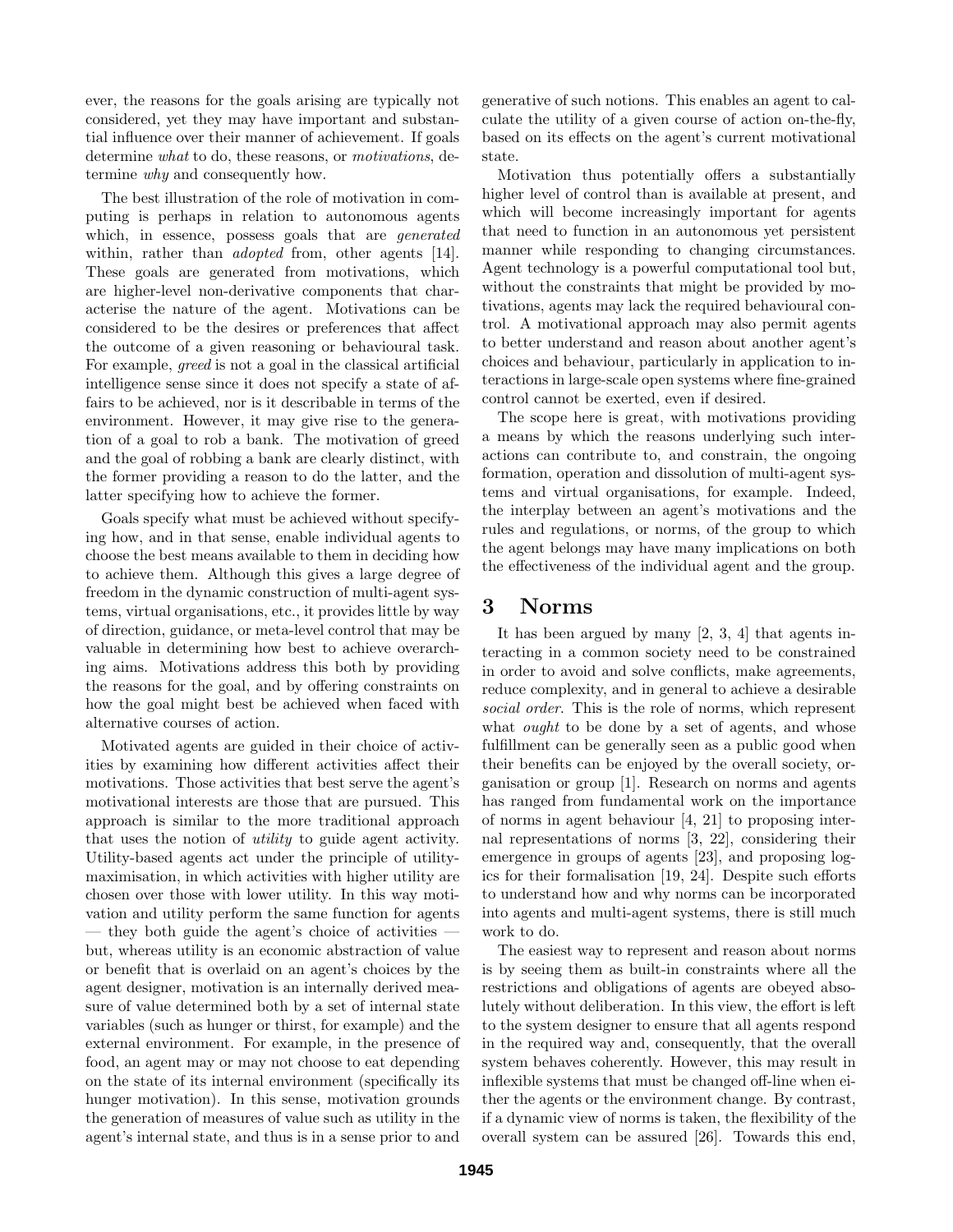agents must be endowed with abilities first, to adopt new norms and then to comply with them. By introducing agents able to adopt norms, we allow the representation of multi-agent systems composed of heterogeneous agents, independently designed, which can dynamically belong to different societies (or multiple societies) with the ability to adopt different roles [11]. This is a useful property for agents working virtual organizations, coalitions and human society simulations. Moreover, if this process is autonomous, agents may also have the possibility of selecting the society to which they want to belong, based on their own motivations and preferences.

#### 3.1 Norm Compliance

Turning to the process of norm compliance, agents can be represented as either entities that always comply with norms, or entities that autonomously choose whether to do so. Both possibilities may cause conflicts between a society and the individuals within it. On the one hand, if norm compliance is assumed, social goals (achieved through norm obedience) are guaranteed. However, personal goals may be frustrated by obeying all the imposed norms because agents may lose opportunities that new situations offer to their individual interests. On the other hand, if the decision of whether to comply with a norm is left to the agent, although personal interest may be satisfied, the system becomes unpredictable when not all norms are obeyed, and consequently society performance may be degraded. In this situation, enforcement mechanisms can be introduced as a means of persuading agents to obey the norms. That is, agents might comply with norms in order to either avoid a punishment or obtain a reward. As a result, we need to consider agents able to deal with norm adoption and compliance, as well as with the sanctions and rewards associated with them. Moreover, both adoption and fulfillment of norms are important decision processes where agent autonomy, as defined by the motivations of the agent, plays a significant role.

Norms are thus the mechanisms of a society to influence the behaviour of the agents within it. They can be created from different sources, varying from built-in norms to simple agreements between agents, or more complex legal systems. They may persist over different periods of time, for example until an agent dies, as long as an agent remains in the society for which the norms were issued, or just for a short period of time until a normative goal is satisfied.

It is important to mention that adoption of and compliance with norms are two different, but related, processes. The first involves the agent's acknowledgment of three facts: it is part of the society, it is an addressee of the norms, and the issuer of the norm is entitled to do so. By contrast, compliance with norms involves an agent's commitment to obey the norm and therefore to achieve the associated normative goals. During the norm adoption process, norms are recognised as duties by the agent. It knows the norm and, most of the time, it is willing to obey it. However, at run-time the situation of an agent may change, making it difficult to maintain its compromise of obeying the norm, especially if that norm is causing conflict with its individual goals. Therefore, before complying with a norm, an agent must evaluate whether its fulfillment will satisfy its personal current motivations and preferences. In other words, an autonomous agent must not only decide which goals to pursue, how these goals can be achieved and which external goals can be adopted [14], it also must decide which norms to fulfill, based on its motivations. Sometimes norms are obeyed as an end just because agents have intrinsic motivations to be social. Other times, agents only obey norms if a punishment is applied for not doing so, if they are rewarded, and others still are guided by their internal motivation to be trusted. However, norms are sometimes violated, and to understand why, we must also analyse the motivations agents have to do so.

#### 3.2 Enforcement Mechanisms

Some enforcement mechanisms are needed as a means of ensuring that personal interests do not overcome social rules. Usually enforcement mechanisms are associated with punishments and rewards so that agents are obliged to obey norms because of either the fear of being punished or the desire to gain something. However, as some sociologists point out [10], punishments and rewards will only affect an agent's decision to comply with norms if they either hinder or benefit one of the agent's goals. That is, punishments cannot be taken into account if none of the agent's interests (individual goals) is hindered. For example, the norm of wearing fashionable clothes may have an associated punishment of not being socially accepted. However, this applies just to a specific group of agents, and there may be others less interested in being accepted, who therefore consider the fulfillment of that norm as unworthy. Rewards are similarly a means to motivate agents only if one of the agent's goals receives benefits from such fulfillment. Thus, we can say that punishments and rewards do not have any effect on an agent's decision if they are not associated with some of the agent's individual goals.

Now, since punishments and rewards are defined as goals, in order to determine their effects on an agent's overarching goals, we need to understand when a goal can either hinder or benefit another goal. In general, a goal can hinder another when they are in conflict. Sometimes this is easy to observe because the state of one goal is simply the negation of the other, such as being outside a room and inside it at the same time. However, more generally conflicting situations are more difficult to observe. For example, cleaning a room and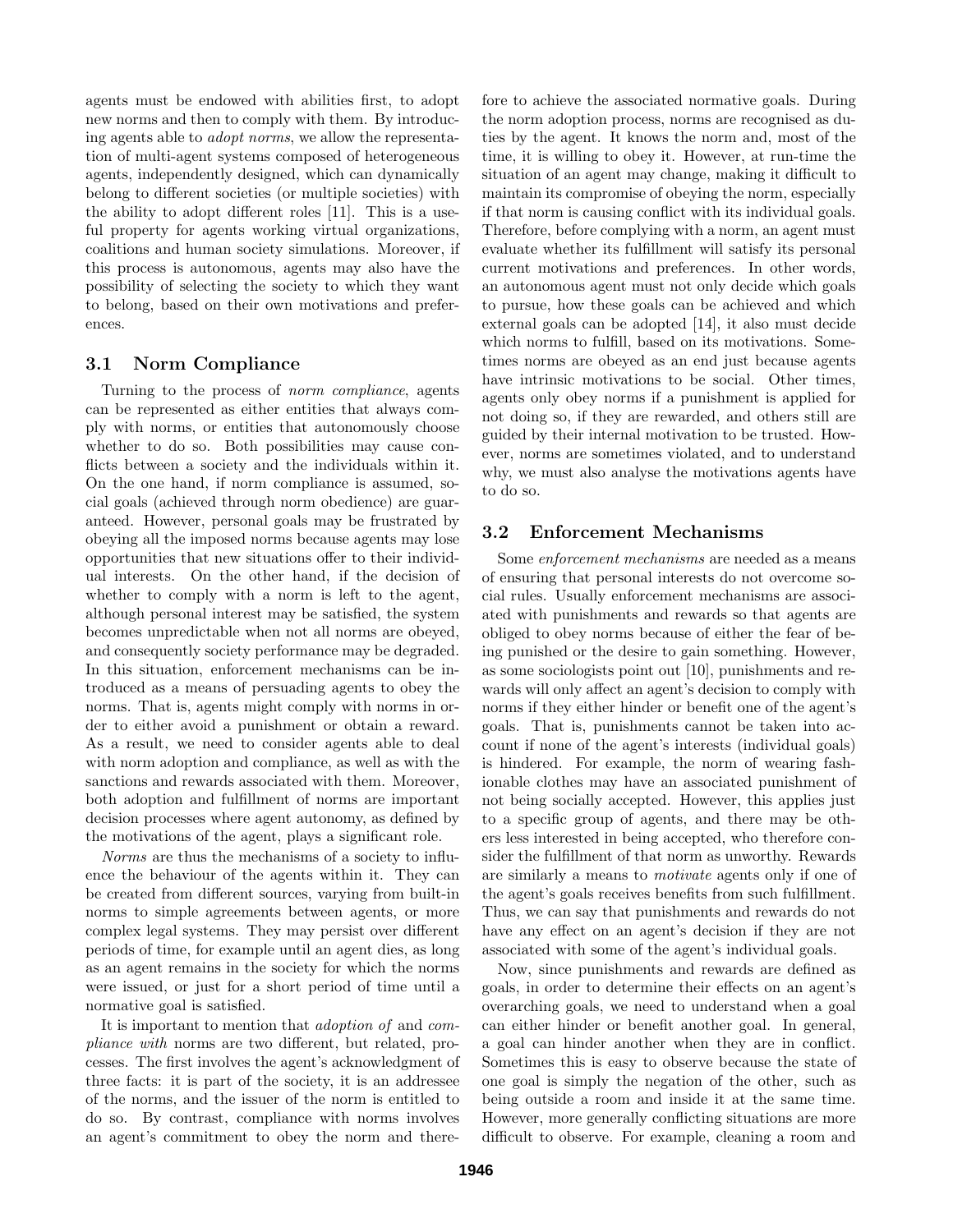watching a TV programme can be in conflict if they are intended at the same time and in different places. Goals receiving benefit are similar in that the easiest way to observe situations where a goal benefits from another is when both goals represent the same state but are achieved by different agents.

#### 3.3 Motivations for Norm Compliance

In general, norms are broken when their fulfillment may hinder personal goals that agents consider as worthy for their personal interest, or when agents have internal motivations to reject external orders. Whatever the causes to violate a norm, both society and individuals may be affected. On the one hand, societies issue norms to be obeyed as mechanisms to achieve social goals, and it is expected that all society members comply with them. On the other hand, agents have individual goals that may be frustrated in order to comply with their duties. For example, in the case of the obligation to pay taxes, the society as a whole expects the norm to be fulfilled as means of achieving social welfare, but such an obligation may hinder the personal goals of taking holidays abroad or buying something. In this case, the decision concerns only the agent which, based on its motivations and current situation, must decide what is more important. Some careless agents may take this decision just by considering both the normative and their personal goals, but others may also take into consideration the consequences of being either punished or rewarded. For example, if an agent decides not to pay tax and continues with its goal towards holidays, it must accept the consequences of being punished. Conversely, if agents are cautious they must consider both the possibility of being punished and how much the punishment may affect their other personal goals.

### 4 Trust

The discussion so far indicates that autonomous agents decide whether to comply or not with norms issued by society following an analysis of the tradeoffs between the consequences of complying or not with a norm. Furthermore, this decision-making process is influenced by how individual agents are motivated to act within a society. This raises two important issues with respect to how an agent society should be regulated and how individual agents should take decisions about whether there is a risk involved in attempting to cooperate with other agents. Firstly, an agent society as a whole should be concerned with the extent to which individual agents will be willing to comply with norms, and the effort that should be expended to ensure norm compliance through enforcement and the severity of sanctions. Secondly, individual agents should be concerned with the extent to which other agents that they interact with, either through commitment or contract, will be willing to perform any task resulting from the

interaction (either because agents are more willing to defect in pursuit of more utility somewhere else or because there is uncertainty about whether agents can achieve the task).

In both cases, computational models of trust (defined as the positive expectation that an interaction partner will act benignly and cooperatively in situations in which defecting would prove more profitable to itself [5]) have an important role to play. They can provide a conceptual framework for determining the appropriate level of legislation that a society should impose through the definition and enforcement of norms, and enable individual agents to decide how to manage the risk of interacting with others. Current research in trust mechanisms for agents has focused on how individual agents may derive trust valuations for other agents, either through an analysis of the history of interactions with an agent [18], or by requesting reputation information from an existing social network [20], in which reputation is understood as a third party's estimate of trustworthiness. There has been little work that considers the interplay between norms, motivation and trust, even though a framework relating all three can provide a useful tool for aiding in the design of agent societies and individual agents.

## 5 Trust, motivations and norms

The types of norms and motivations prevalent within a society can significantly impact on the trust that an agent can place both on the society, as an issuer and enforcer of norms, and as an entity that provides redress in the face of malicious behaviour, and on individual agents to act benignly and to fulfill their contracts or commitments. Thus, it is important to provide a clear understanding of the interplay between norms, motivations and trust and in this section we provide an outline of these links.

In order to provide some means of reasoning about the interplay between these three aspects we use a threedimensional space to identify different types of societies, based on the nature of norms, motivations and trust prevalent within the society, and use some examples to draw links between them. We illustrate this three-dimensional space in Figure 1. In Figure 1, the y-axis represents norms and their enforcement, with an increase in the value of  $y$  indicating the prevalence of more strict norms and enforcement. This can constrain the motivations of agents and prevent them from acting maliciously if they intend to do so. The x-axis represents motivations, with an increase in the value of  $x$ representing a prevalence of malicious motivations, indicating that agents are more likely to defect if they see more utility in alternative interactions. Finally, the zaxis represents trust, with an increase in the value of z indicating an increase in the trust that agents place in other agents and, therefore, an increase in willingness to cooperate with others. Finally, the squares labeled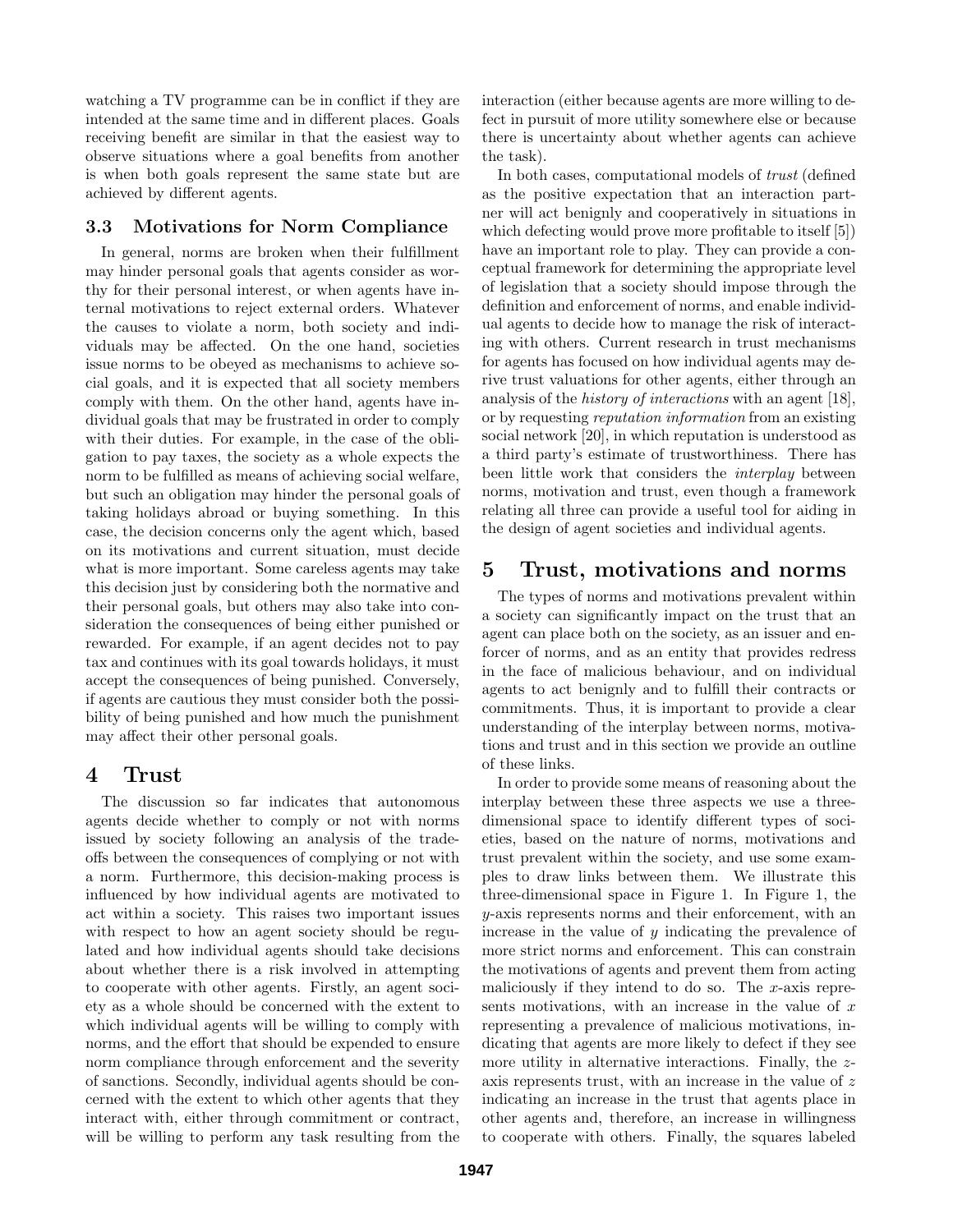

Figure 1: The interplay between norms, motivations and trust

by a letter indicate different types of societies within this space. There is, of course, another dimension (not shown) which concerns the trust agents place in the society, and we will discuss this throughout.

The most extreme case is that of society  $D$ , in which we have lax norms and enforcement, a prevalence of malicious agents, but agents still placing trust in each other. In such a situation, agents should carefully consider which agents they choose as interaction partners since there is a high possibility that those partners will defect and there is little protection through societal regulations. In fact, agents should display as little trust as possible in such situations and move towards the C type of society, where in the face of malicious behaviour and no norms, trust in other agents is very low.

In the cases of societies  $G$  and  $H$  the level of trust that agents show in each other is less important since the society itself is heavily regulated through strict norms and enforcement. Such a situation is similar to electronic institutions, in which each action is prescribed at design-time and compliance is ensured [6, 7].

Now, in the cases where agents are more inclined to behave benignly  $(A, B, E, \text{ and } F)$ , there is less risk in placing trust in individual agents and the amount of control imposed through norms is less important. In fact, agents that are not willing to trust others, as in the case of society  $A$  and  $E$ , may miss out in opportunities for cooperation that could lead to positive results because of their lack of trust in agents that are not intending to act maliciously. In addition, for societies with a prevalence of benign agents excessive control, such as in the cases of societies  $E$  and  $F$ , will hinder interactions and individual agents without providing real benefits for the society, since agents are, in any case, not likely to act maliciously. The most efficient situation is that of society B, where agents are allowed freedom in the types of interactions they can have, are not likely to act maliciously, and no effort is expended to control them.

This approach space provides an effective means of characterising and contrasting different types of societies so as to understand the interplay between norms, motivation and trust. A designer can then make use of such knowledge to decide the level of control that should be enforced, and individual agents can use it to decide the level of trust they can have in other agents.

## 6 Conclusions

Research in agent-based computing is now moving to tackle the problems posed by open agent societies where agent behaviour cannot be predicted and regulation and control mechanisms are necessary to mitigate potentially deleterious effects. In this respect, motivations, norms and trust all have an important role to play as part of the conceptual models that designers can access to develop solutions. Furthermore, these three issues are interrelated, and understanding how they are related plays an important part in devising mechanisms for different situations.

In this paper we discuss the notions of motivations and norms, drawing from our existing work on these issues [25, 16], and relate them to trust through a consideration of the different types of societies that result from the prevalence of stricter norms and enforcement, and agents inclined to behave maliciously. Through a characterisation of the different types of societies we provide the foundation required to then support the choice of appropriate control mechanisms for the society and trust evaluation mechanisms for individual agents. In the future, we aim to identify through experimentation whether clear guidelines about the best course of action can be defined for a wider range of society types.

## References

- [1] C. Castelfranchi, R. Conte, and M. Paolucci. Normative reputation and the cost of compliance. Journal of Artificial Societies and Social Simulation, 1(3), 1998.
- [2] R. Conte. Emergent (info)institutions. Journal of Cognitive Systems Research, 2:97–110, 2001.
- [3] R. Conte and C. Castelfranchi. Norms as mental objects. From normative beliefs to normative goals. In C. Castelfranchi and J. P. Muller, editors, From Reaction To Cognition, volume 957 of LNCS, pages 186–196. Springer, 1995.
- [4] R. Conte, R. Falcone, and G. Sartor. Agents and norms: How to fill the gap? Artificial Intelligence and Law,  $7(1):1-15$ , 1999.
- [5] P. Dasgupta. Trust as a commodity. In D. Gambetta, editor, Trust: Making and Breaking Cooperative Relations, pages 49–72. Blackwell, 1998.